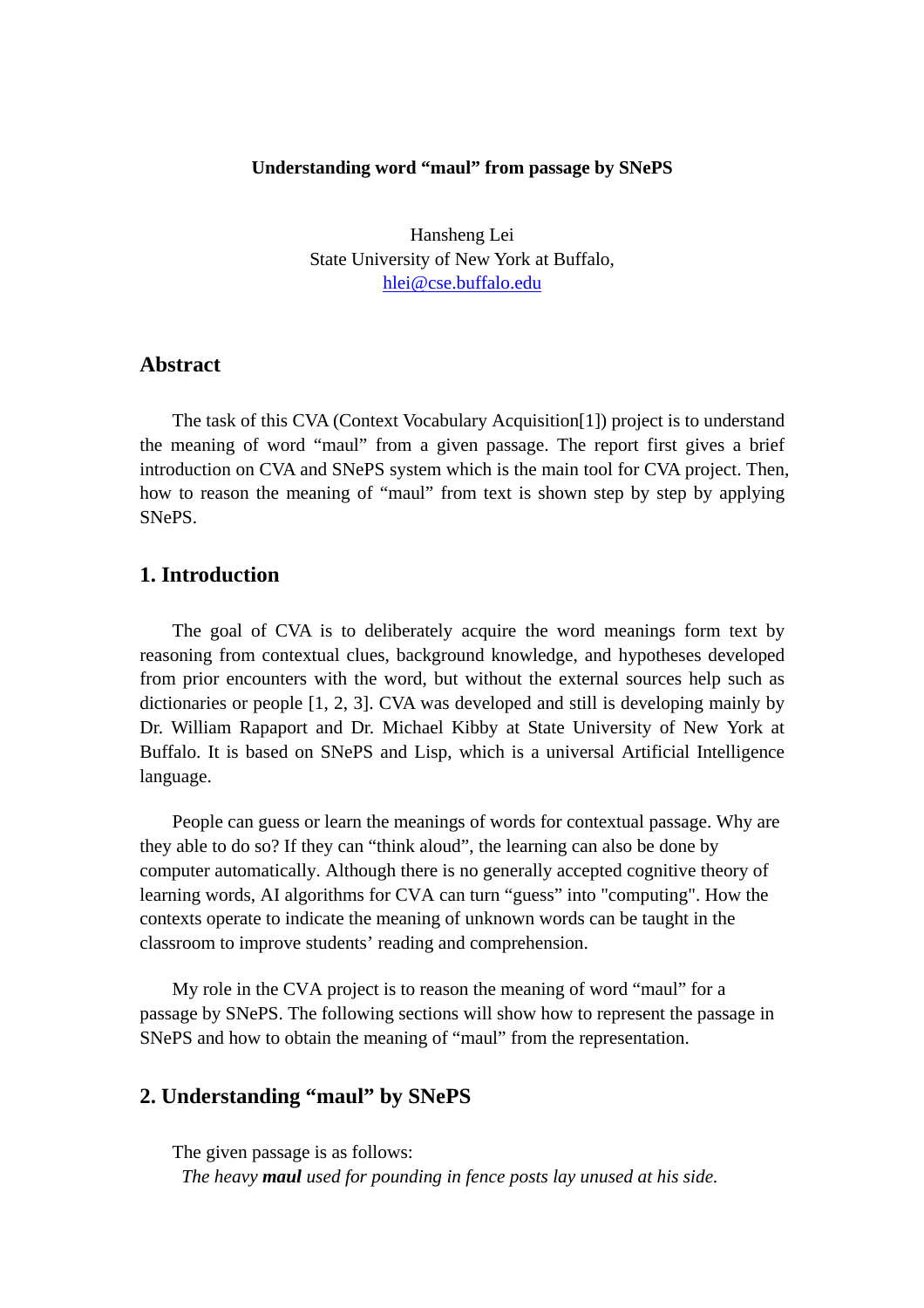Dulin, Kenneth L. (1970), "Using Context Clues in Word Recognition and Comprehension", *The Reading Teacher* 23(5):440-445, 469.

From above passage, we can get the following facts:

- 1. Maul is heavy.
- 2. Maul can be used for pounding in the fence posts.
- 3. Maul lay at his side and was unused.

To represent the facts in SNePS, we need express the facts in the following ways:

- 1. Object "Maul" has property "Heavy".
- 2. 1). "Person" is a member of class "Human"
	- 2). "Person" use object "Maul" for purpose "pounding" in the fence posts.
- 3. Object "Maul" lay at the side of "Person" with status "Unused".

### **2.1 Think-aloud Protocol**

I asked friends (human, of course) to read the passage and tell me the meaning of "maul" by think-aloud. They all think "maul" is a kind of hammer, because it is heavy and used for pounding. Based on this, I think it is necessary to add the following background information to the knowledge base.

 *If people use X for pounding and X is heavy, then X is a kind of hammer, i.e., X is subclass of super class" hammer".* (Background rule)

# **3. Presenting Passage in SNePS**

1. Background knowledge: if Person use X for purpose "pounding", Person is member of "Human" of course, and X is heavy, then X is a kind of hammers.

(define object property agent act action purpose member class lex) (assert forall \$p &ant ( (build object \*p property (build lex "Heavy")) (build member (build lex "Person") class (build lex "Human")) (build agent (build lex "Person") act (build action

```
 (build lex "Use") object *p purpose
```
cq (build subclass \*p superclass (build lex "Hammer"))

```
 (build lex "Pounding")))
```
 $\mathcal{L}$ 

 $\lambda$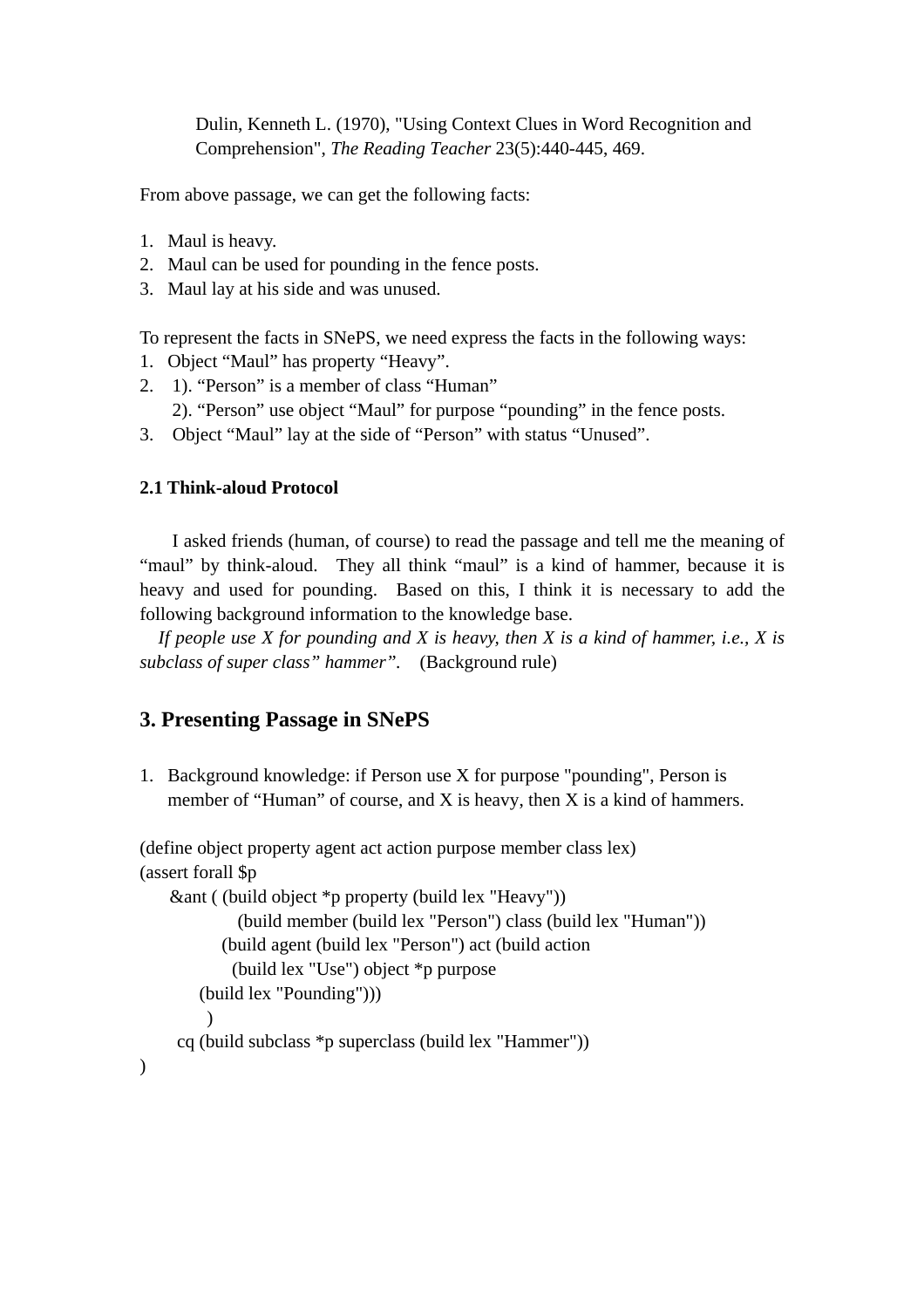

Figure 1 Background knowledge representation.

Most of our case frames are from [3]. However, it is necessary to define new case frames. Here, we defined a new case frame: agent/act// action//object//purpose to represent the background knowledge.

*Syntax:* (build agent i act (build action j object k purpose p)) *Semantics:* [[m]] is the proposition that agent [[i]] performs an action [[j]] on object [[k]] for purpose [[p]].



Figure 2 New defined case frame: agent/act//action//object//purpose

2. Object "Maul" has property "Heavy".

(assert object (build lex "Maul") property (build lex "Heavy"))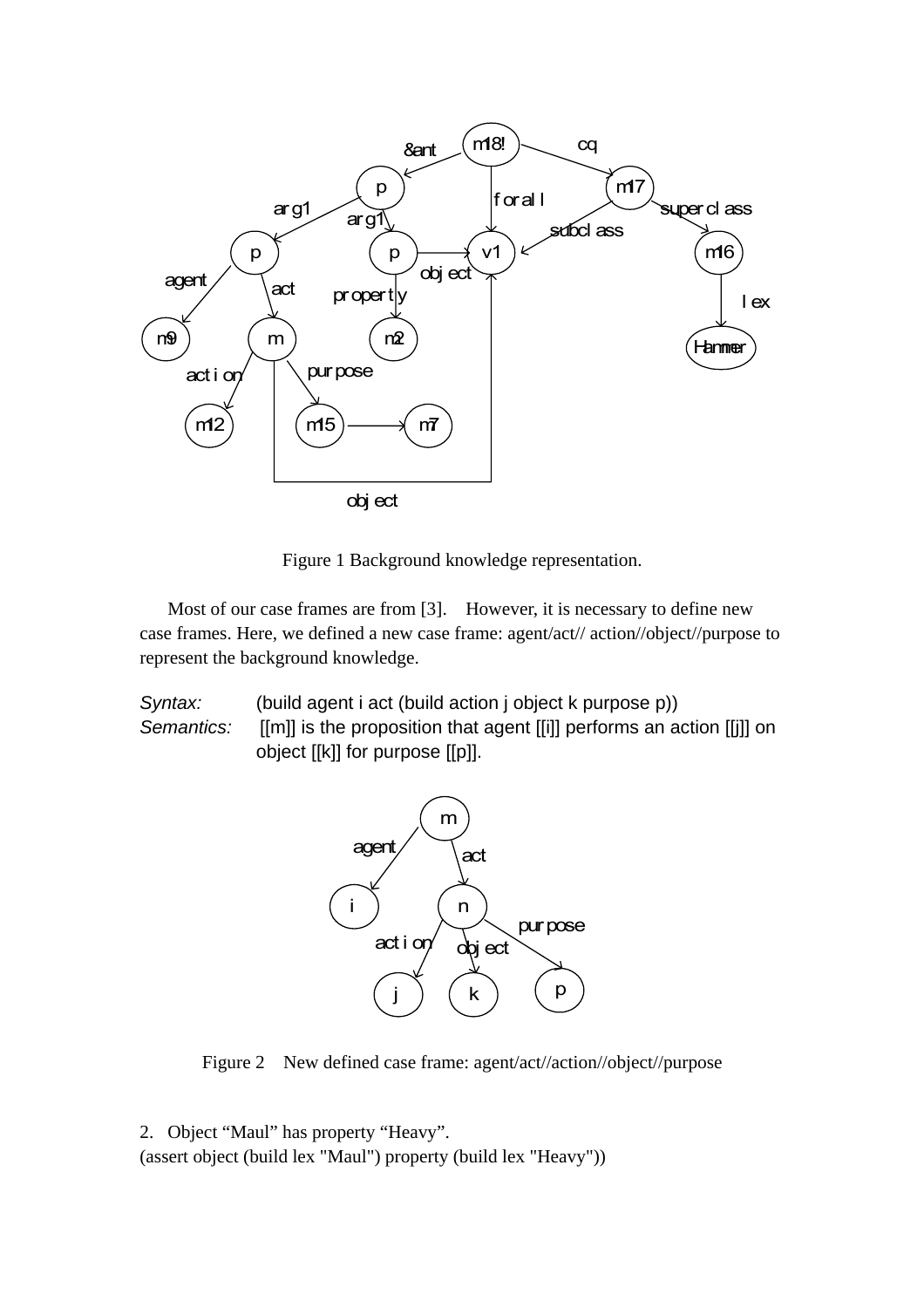

Figure 3 Object "Maul" has property "Heavy"

- 3. Person uses "Maul" for "Pounding" in the fence posts.
	- 1) "In" the "Fence\_posts".

(define preposition position)

(assert preposition (build lex "In") position (build lex "Fence\_posts"))



Figure 4 "In" the "Fence Posts"

Here, we defined case frame: preposition/position.

*Syntax:* (build preposition i position j) *Semantics:* [[m]] is the proposition that [[i]] (such as 'at', 'in', etc) the position of [[j]].

2) "Person" is member of "Human"

(assert member (build lex "Person") class (build lex "Human"))

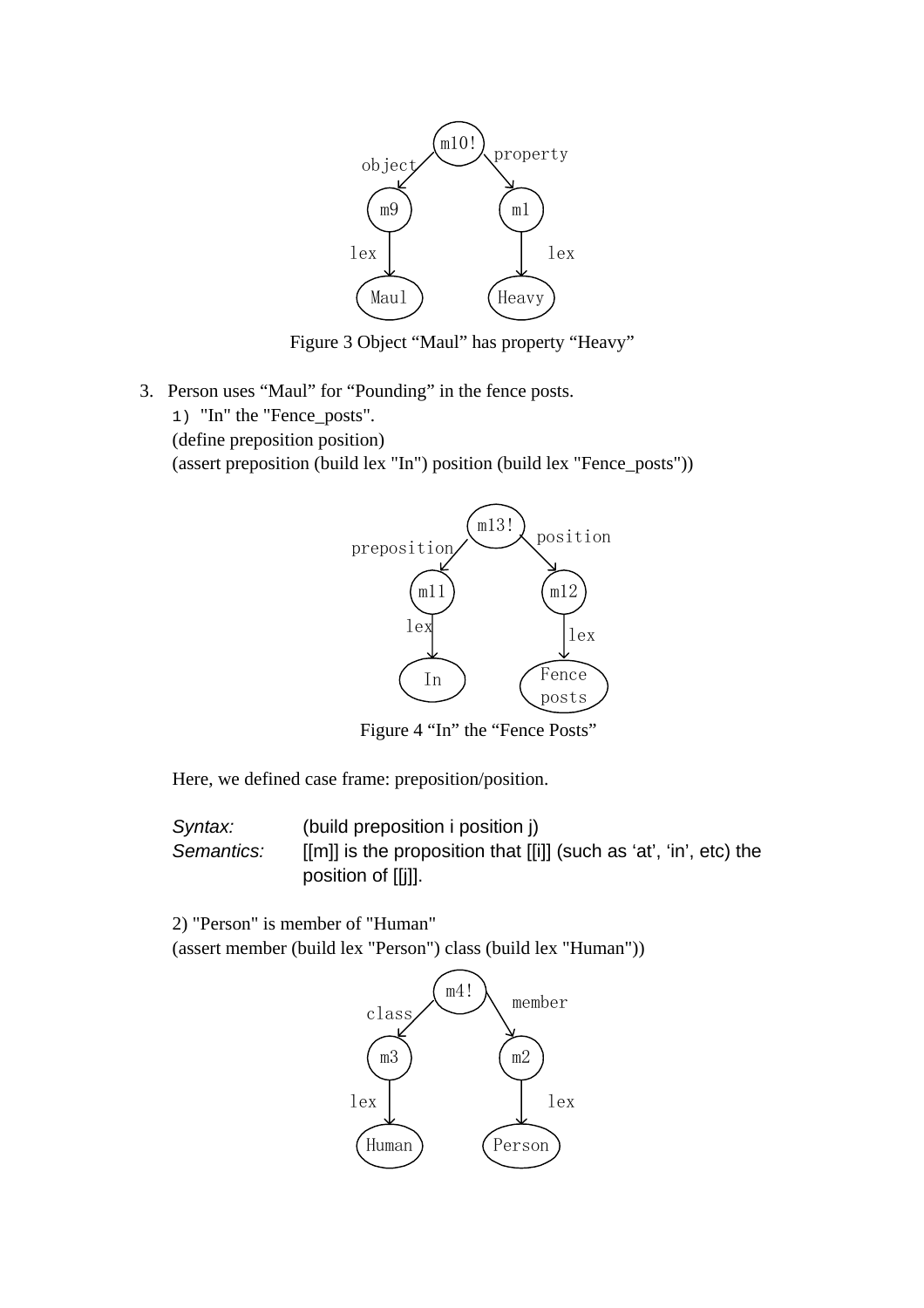#### Figure 5 "Person" is member of "Human"

3) Person use "Maul" for purpose "Pounding" in the fence posts (define location)

(assert agent (build lex "Person") act (build action (build lex "Use") object (build lex "Maul")

purpose (build lex "Pounding") location (build preposition (build lex "In") position (build lex "Fence\_posts"))))





Here, we add "location" to the first new case frame, making it as agent/act//action//object//purpose//location.

*Syntax:* (build agent i act (build action j object k purpose p in location q)) *Semantics:* [[m]] is the proposition that agent [[i]] performs an action [[j]] on object [[k]] for purpose [[p]] in location [[q]].



Figure 7 Case frame: agent/act//action//object//purpose//location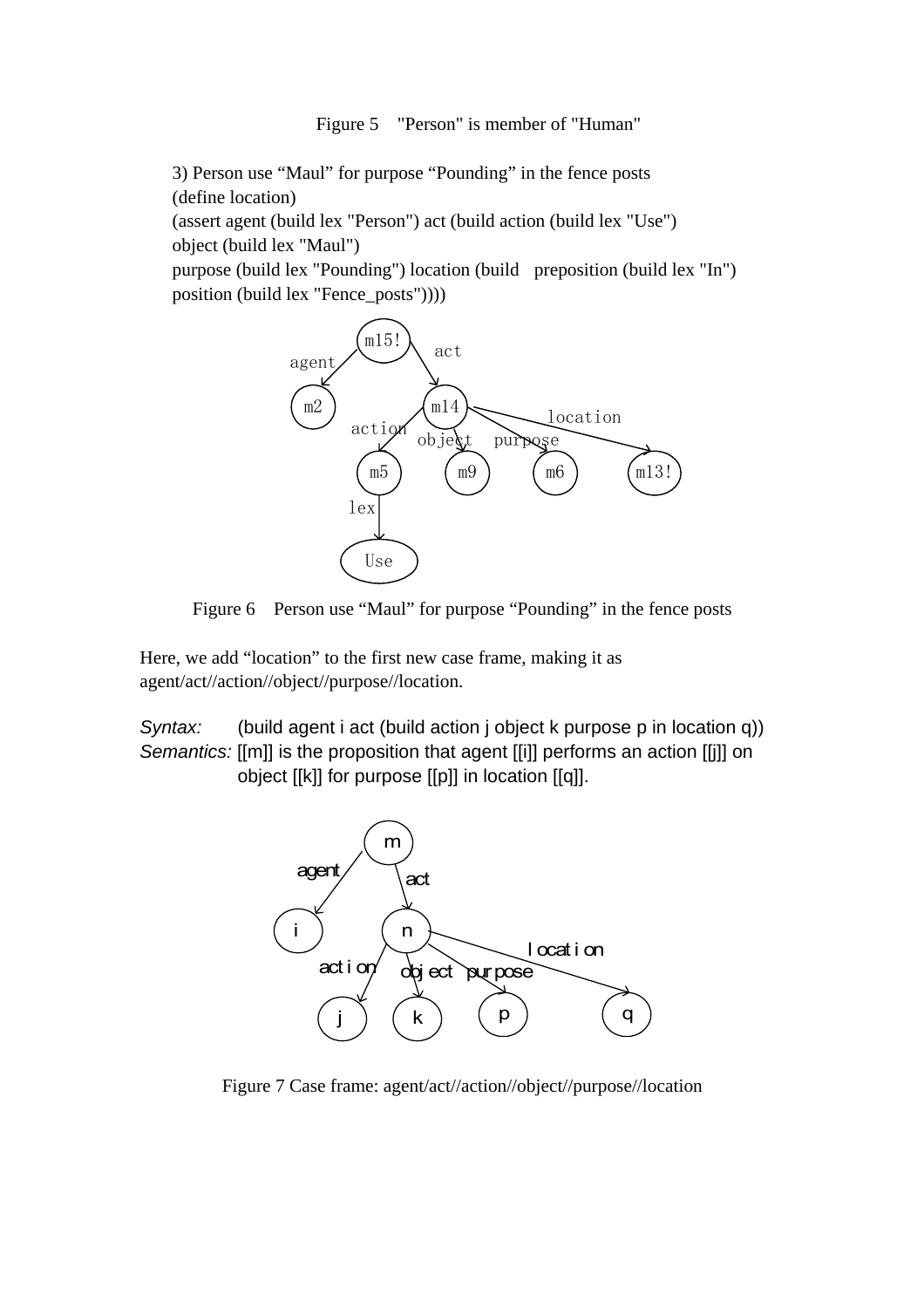4. Maul "Lay" "Unused" at his(Person's) side

(define direction status possesor)

(assert agent (build lex "Maul") act (build action (build lex "Lay") status (build lex "Unused") location (build preposition (build lex "At") position

(build possesor (build lex "Person") direction (build lex "Side")))))



Figure 8 Maul "Lay" "Unused" at his(Person's) side

Here, we define two new case frames. The first is: agent/act//action//location//status with definition as follows:

*Syntax:* (build agent i act (build action j location q status s)) *Semantics:* [[m]] is the proposition that agent [[i]] performs an action [[j]] on in location [[q]] with status [[s]].



Figure 9 Case frame: agent/act//action//location//status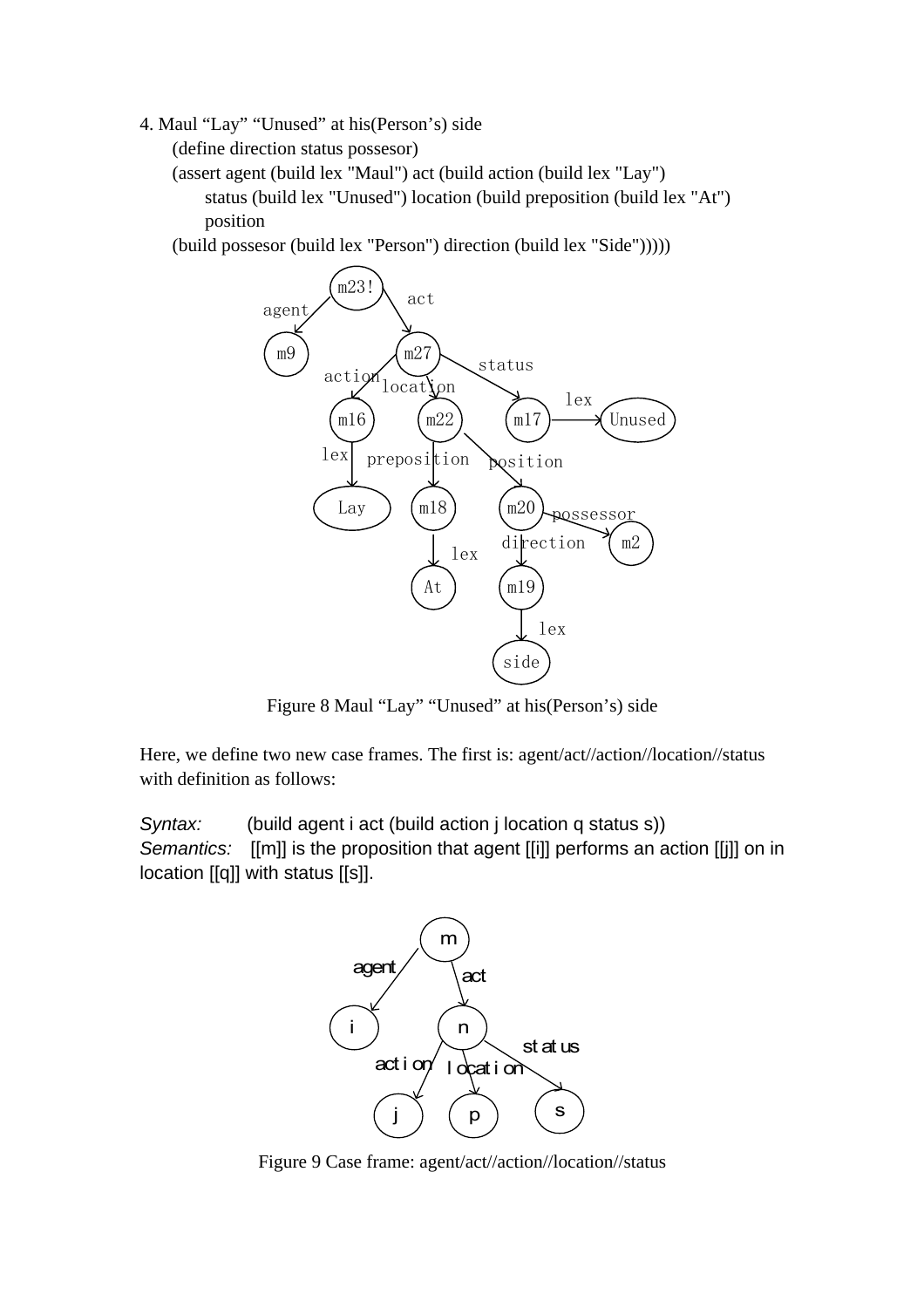The second case frame we defined is possessor/direction with definition as follows:

Syntax: (build possessor i direction j) Semantics: [[m]] is the proposition that i's direction j (such as "his side", "top of desk", etc).

 Thus, through above representations with the help of new defined case frames, the meaning of "Maul" can be deduced automatically.

# **4. Conclusion and future work**

 Our experience on representing the passage and sentences told us that different people have different representations using SNePS. To represent a single sentence, users may try several ways, including defining different case frames.

 In the immediate future, it is interesting to investigate this problem: if we try different representations on the passage, will the deduced meaning of the unknown word be the same?

 In the long-term future, it is necessary to explore this problem: if we are provided with different passages which contains the same unknown word, how to update the deduced meaning of the word? We may find our current deduced meaning is incorrect or incomplete. Also, whether it is possible to make machine automatically represent the given passage and find out the meaning of work automatically. Of course, this may be the most challenging problem in CVA project as well as the final goal of CVA.

## **References**

#### [1] <http://www.cse.buffalo.edu/~rapaport/CVA/cvapassages.html>

[2] Rapaport, William J., & Ehrlich, Karen (2000), "A Computational Theory of Vocabulary Acquisition", in Lucja M. Iwanska & Stuart C. Shapiro (eds.), Natural Language Processing and Knowledge Representation: Language for Knowledge and Knowledge for Language (Menlo Park, CA/Cambridge, MA: AAAI Press/MIT Press): 347-375.

[3]Rapaport, William J., & Kibby, Michael W. (2002), "ROLE: Contextual Vocabulary Acquisition: From Algorithm to Curriculum".

=============================================================

[4] Scott Napieralski's Dictionary of CVA SNePS Case Frames http://www.cse.buffalo.edu/~stn2/cva/case-frames/

### Demo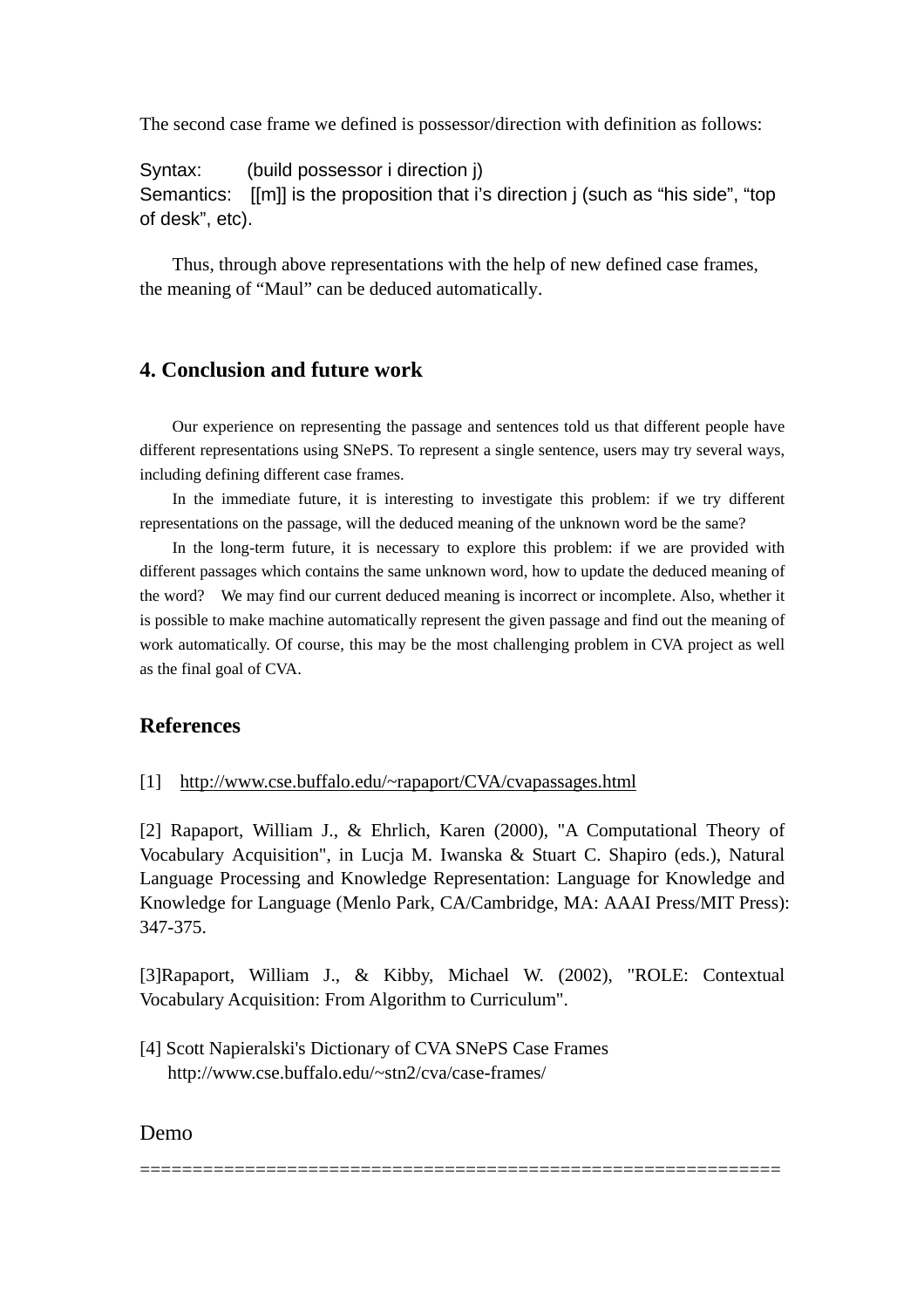; FILENAME: MAUL.demo ; DATE: 11-15-2003 ; PROGRAMMER: Hansheng Lei ; ; To use this file: run SNePS; at the SNePS prompt (\*), type: ; ; (demo "MAUL.demo" :av) ; ; =============================================================

^(load "/projects/stn2/CVA/defun\_noun.cl")

;set trace level ^(setTraceLevel 4)

; Reset the network (resetnet t)

^(in-package snip)

```
^(defun broadcast-one-report (rep) 
    (let (anysent) 
       (do.chset (ch *OUTGOING-CHANNELS* anysent) 
              (when (isopen.ch ch) 
           (setq anysent (or (try-to-send-report rep ch) anysent))))) 
           nil)
```
^(in-package sneps)

(intext "/projects/stn2/CVA/demos/rels")

; load all pre-defined path definitions: (intext "/projects/rapaport/CVA/mkb3.CVA/paths/paths")

;;Backgroud knowledge:if person use X for purpose "pounding" and X is heavy, then x is a kind of hammar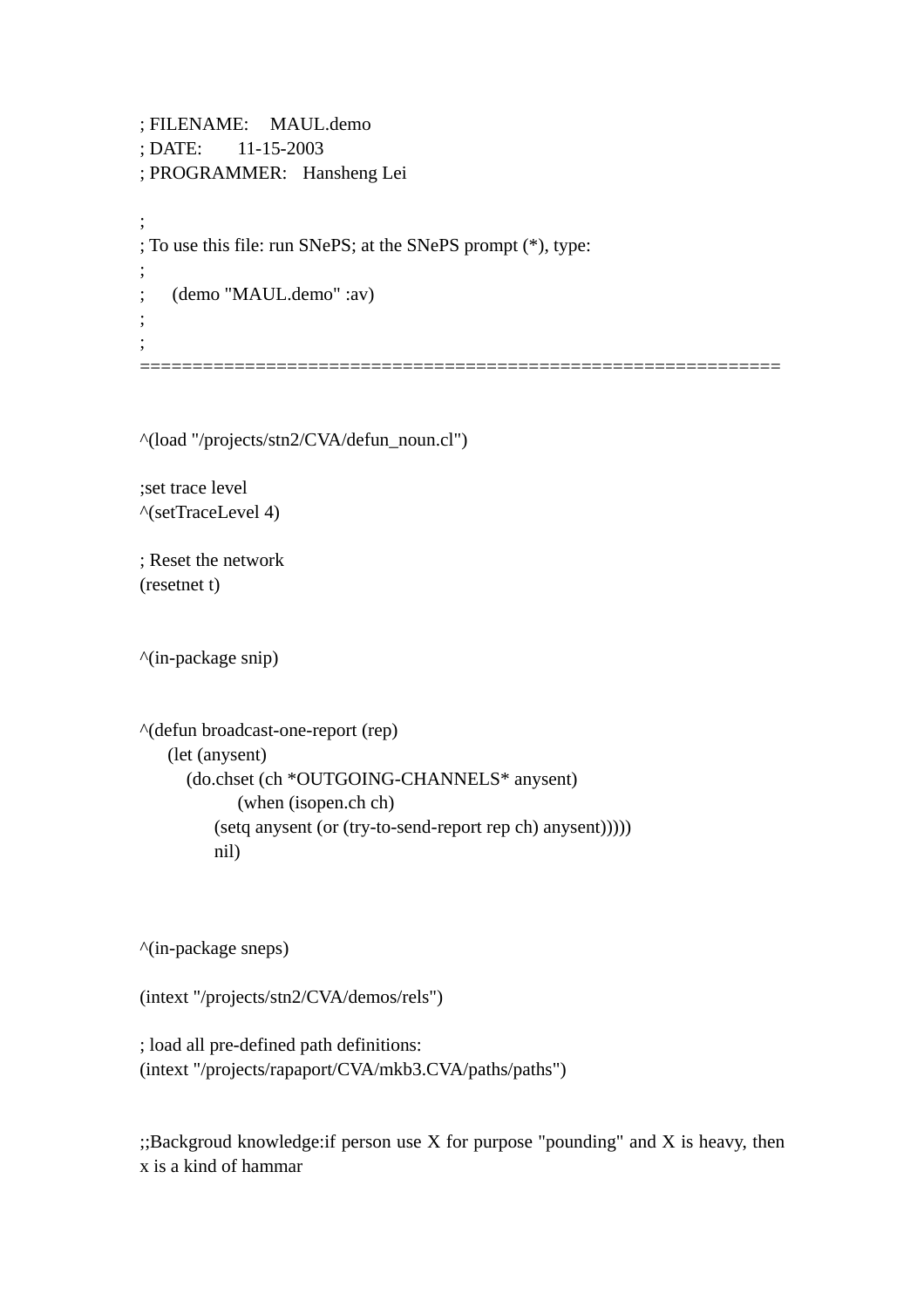```
(define object property agent act action purpose member class lex) 
(assert forall $p 
           &ant ( (build object *p property (build lex "Heavy")) 
                    (build member (build lex "Person") class (build lex "Human")) 
                    (build agent (build lex "Person") act (build action 
               (build lex "Use") object *p purpose 
           (build lex "Pounding"))) 
           \lambda cq (build subclass *p superclass (build lex "Hammer")) 
)
```
;Represent maul is heavy (assert object (build lex "Maul") property (build lex "Heavy"))

;;Represent 'Person uses Maul for pounding" ;1. "in" the "fence posts" (define preposition position) (assert preposition (build lex "In") position (build lex "Fence\_posts"))

;2. "person" is member of "human" (assert member (build lex "Person") class (build lex "Human"))

;3. person use maul for pupose pounding in the fence posts (define location) (assert agent (build lex "Person") act (build action (build lex "Use") object (build lex "Maul") purpose (build lex "Pounding") location (build preposition (build lex "In") position (build lex "Fence\_posts")) ))

;; Maul lay unused at his side

(define direction status possesor)

(assert agent (build lex "Maul") act (build action (build lex "Lay") status (build lex "Unused") location (build preposition (build lex "At") position (build possesor (build lex "Person") direction (build lex "Side")))))

;Deduce: Is Maul a kind of Hammer? (deduce subclass (build lex "Maul") superclass (build lex "Hammer"))

; Ask Cassie what "Maul" means:

; =========================